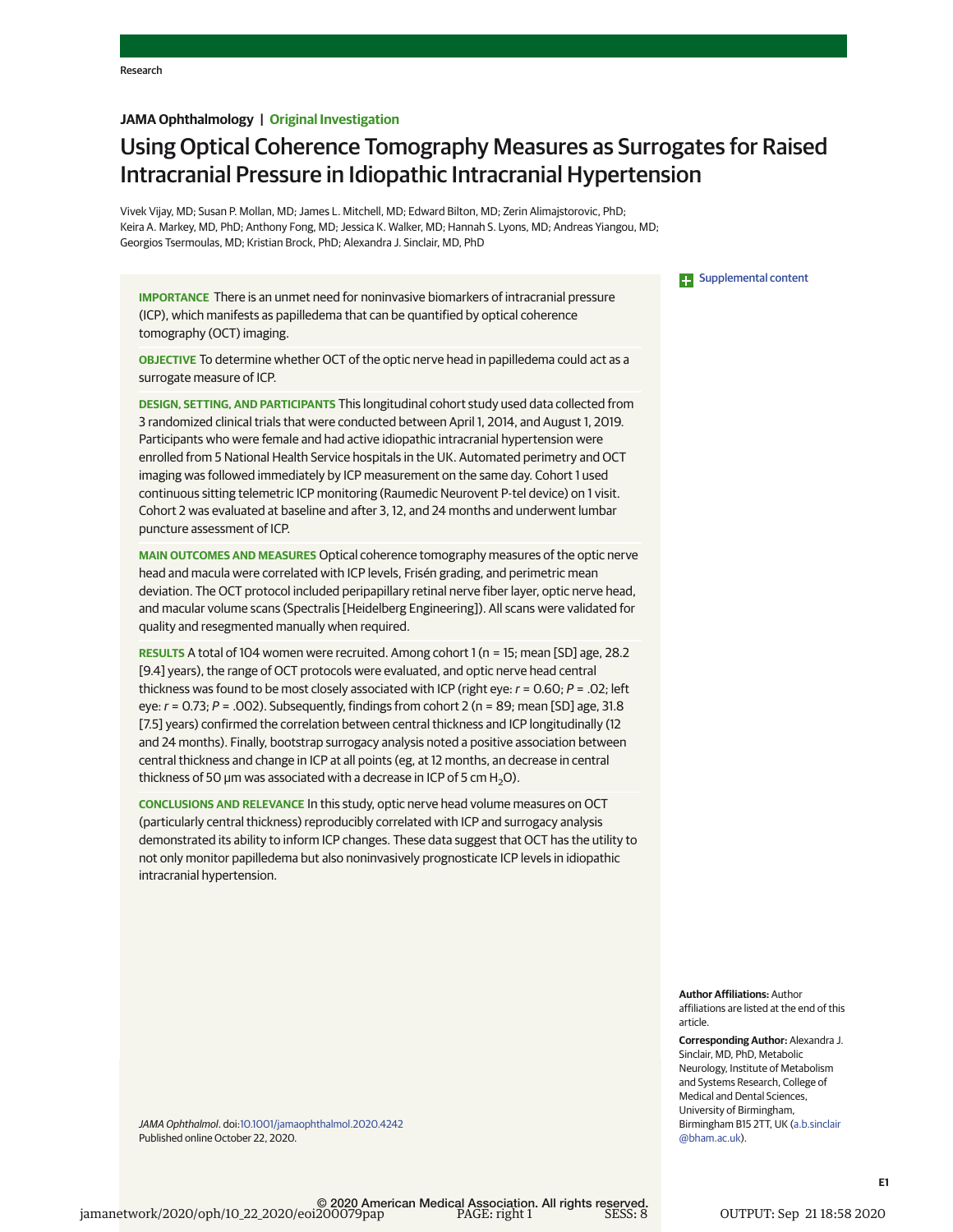umbar puncture (LP) is the most common way cur-<br>rently used to measure intracranial pressure (ICP). There<br>are considerable drawbacks in this invasive assess-<br>mont including complications<sup>1,2</sup> and a positive patient rently used tomeasure intracranial pressure (ICP). There ment, including complications<sup>1,2</sup> and a negative patient experience.<sup>3</sup> Telemetric ICP devices provide more accurate and comprehensive assessments of ICP and are increasing our understanding of cerebrospinal fluid dynamics, but these require formal placement.<sup>4</sup> Determining a noninvasive measure of ICP would be a key step forward in patient management of many conditions, such as traumatic brain injury and spaceflight associated neuro-ocular syndrome, among other serious intracranial conditions, where the gold standard for ICP measurement is an external ventricular drain with known complications.4,5

On the surface, optical coherence tomography (OCT) imaging of the optic nerve head appears to be a valuable clinical tool used globally in ophthalmology clinics for the longitudinal monitoring of papilledema in conditions such as idiopathic intracranial hypertension (IIH)<sup>6</sup> and spaceflight associated neuro-ocular syndrome.7Optical coherence tomography measures correlate with the severity of papilledema, as assessed by experts<sup>8</sup> using Frisén papilledema grading.<sup>9</sup> However, there appears to be a more complicated association between OCT parameters, papilledema grade, and measured ICP.10-13 Most investigators have used custom-made algorithms to demonstrate features in OCT imaging that may reflect ICP, and although these pave the way for development of proprietary software, they currently are limited in the generalizability of their findings to the real-world setting.<sup>12,13</sup> Optical coherence tomography measures of the peripapillary retinal structure have previously been correlated with invasively measured ICP in a pediatric cohort at the time of neurosurgery.<sup>14</sup> The aim of this study was to determine a surrogate measure of ICP by using OCT imaging with standard analysis software, so the results could be readily transferable into routine clinical practice.

# Methods

## Study Population

Women with IIH aged 18 to 45 years were recruited from the following institutions: Queen Elizabeth Hospital, University Hospital Birmingham National Health Service (NHS) Foundation Trust, Birmingham, UK; The Walton Centre, Liverpool, UK; and Manchester Royal Eye Hospital, Manchester University NHS Foundation Trust, Manchester, UK; Queen Elizabeth Hospital, Glasgow, UK; and the Royal Devon and Exeter NHS Foundation Trust, Exeter, UK. Patients were reimbursed for travel and childcare costs. Patients with IIH were diagnosed according to the internationally accepted diagnostic criteria<sup>15</sup> and included only if they had active disease with ongoing papilledema (Frisén grade ≥1) in at least 1 eye, and cerebrospinal fluid pressure greater than 25 cm  $H_2O$  at enrollment (eFigure 1 in the [Supplement\)](https://jamanetwork.com/journals/jama/fullarticle/10.1001/jamaophthalmol.2020.4242?utm_campaign=articlePDF%26utm_medium=articlePDFlink%26utm_source=articlePDF%26utm_content=jamaophthalmol.2020.4242). Those with an alternate ocular diagnosis of visual acuity loss were excluded. Automated perimetry (Swedish Interactive Threshold Algorithm standard 24-2 strategy, Humphrey Visual Field Analyzer [Carl Zeiss Meditec]) was per-

## **Key Points**

**Question** Do results of optical coherence tomography of papilledema correlate with intracranial pressure levels in idiopathic intracranial hypertension?

**Findings** This 2-stage analysis of 104 participants' optic nerve head volume measures of central thickness, central volume, maximum height (any point), and maximum height (central slice) all correlated with intracranial pressure measured either by telemetry or lumbar puncture. Macular ganglion cell layer volume also correlated with visual field mean deviation at 12 months.

**Meaning** Optical coherence tomography imaging has the potential to be a noninvasive measure of intracranial pressure; central thickness values were associated with change in intracranial pressure at 12 and 24 months.

formed on the same day as the OCT scan protocol, prior to ICP measurement.

### Standard Protocol Approvals and Patient Consent

Written informed consent was obtained from each participant as a condition of their inclusion in the original randomized clinical trial. The research was approved by the National Research Ethics Committee (West Midlands–The Black Country and the York and Humber/Leeds West). This study followed the tenets of the Declaration of Helsinki.

## Evaluations

## Cohort 1

Patients with IIH were recruited into an interventional trial that required a Raumedic Neurovent P-tel device (Raumedic AG) implanted under general anesthesia as part of the research protocol, for recording over a 12-week period. No immediate complications were noted. Prior to enrollment, participants were required to have papilledema; this was graded by a neuroophthalmologist through a dilated fundus slitlamp examination. Assessments of ICP were captured 1 week after telemeter placement. For each ICP measurement (in the standing, sitting, and supine positions), ICP was allowed to settle and was measured for 5 minutes at 1 Hz. The mean ICP was then calculated over this period. Patients were also requested to have a period of prolonged home ICP monitoring initiated on waking and continuing for up to 24 hours (reflecting ICP during the activities of normal daily living). Data were evaluated in those with prolonged monitoring for longer than 5 hours, and the mean ICP was calculated. This cohort was part of a broader trial (isrctn.org Identifier[:ISRCTN12678718\)](http://www.isrctn.com/ISRCTN12678718), but only baseline preintervention data were used for this study.<sup>16</sup>

#### Cohort 2

Participants in cohort 2 were drawn from 2 intervention trials conducted over the same period, with analogous recruitment criteria and schedules of events (including the OCT imaging protocol).17-19 Patients with IIH in cohort 2 had ICP assessed by ultrasonography-guided LP on the same day, after automated perimetry and OCT scanning. This cohort also had color fundal photographs (Topcon) obtained at each study visit. Photographs were evaluated by 3 neuro-ophthalmic specialists

jamanetwork/2020/oph/10\_22\_2020/eoi200079pap PAGE: left 2 SESS: 8 OUTPUT: Sep 21 18:58 2020 © 2020 American Medical Association. All rights reserved.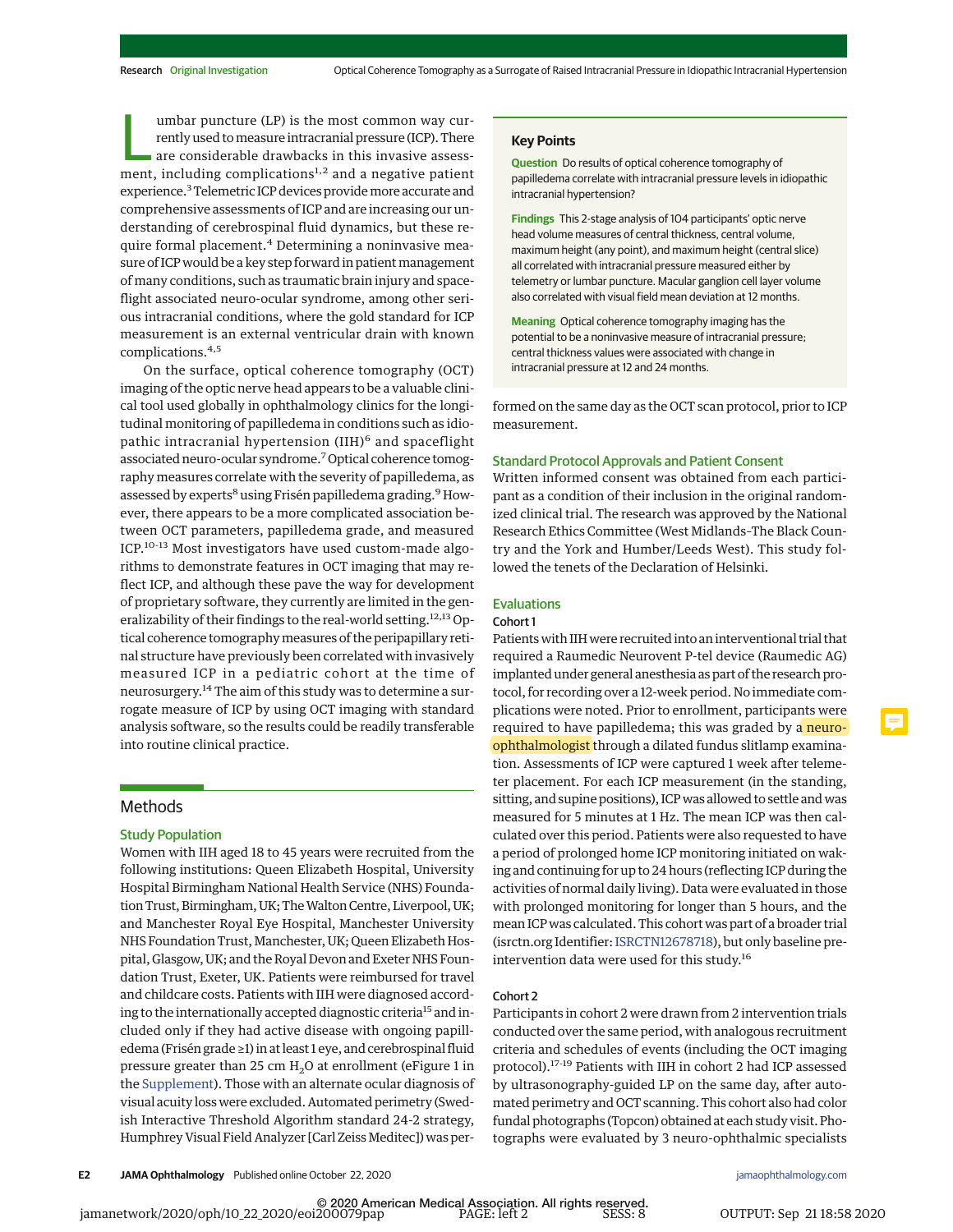#### Table 1. Baseline Characteristics

|                                                                    | Mean (SD)                     |                                                |                               |
|--------------------------------------------------------------------|-------------------------------|------------------------------------------------|-------------------------------|
| Characteristic                                                     | All                           | Cohort 1 (telemetric<br>intracranial pressure) | Cohort 2 (lumbar<br>puncture) |
| Total. No.                                                         | 104                           | 15                                             | 89                            |
| Age, y                                                             | 31.3(7.9)                     | 28.2(9.4)                                      | 31.8(7.5)                     |
| <b>BMI</b>                                                         | 42.1(9.2)                     | 38.1(6.2)                                      | 42.7(9.5)                     |
| Mean deviation, median (range), dB                                 | $-1.88$ ( $-24.76$ to<br>6.9) | $-0.89$ ( $-5.66$ to<br>4.47)                  | $-2.0$ ( $-24.76$ to 6.9)     |
| Intracranial pressure, cm H <sub>2</sub> O                         | 33.6 $(4.9)^a$                | 29.9(6.7) <sup>a</sup>                         | 34.2(5.6)                     |
| Peripapillary retinal nerve fiber layer thickness<br>thickness, um | 137 (57)                      | 166 (80)                                       | 133(53)                       |
| Optic nerve head central thickness, um                             | 650 (196)                     | 731 (144)                                      | 634 (203)                     |
| Macular ganglion cell layer global volume, mm <sup>3</sup>         | 1.1(0.1)                      | 1.09(0.1)                                      | 1.1(0.1)                      |

Abbreviations: BMI, body mass index (calculated as weight in kilograms divided by height in meters squared).

<sup>a</sup> Intracranial pressure measurements have been made comparable by converting the cohort value of 1 mm Hg in the supine position to cm  $H_2O$ .

(S.P.M. and 2 nonauthors) to determine Frisén grading.<sup>9</sup> Where there was disagreement in the grading, all 3 reviewed the photographs together and provided a final consensus grading. Patients were followed up at 3, 12, and 24 months. Data for both cohorts were collected between April 1, 2014, and August 1, 2019.

## **OCT**

The OCT methodology and results are reported in line with the Advised Protocol for OCT Study Terminology and Elements (APOSTEL) reporting recommendations.20All OCT imagingwas performed using a Spectralis OCT system (Heidelberg Engineering). Exclusion criteria included ophthalmologic and systemic diseases with the potential to influence retinal morphology, as defined by the obvious problems (including violation of the protocol), poor signal strength (defined as <15 dB), wrong centration of scan, algorithm failure, retinal pathology other than multiple sclerosis, illumination, and beam placement (OS-CAR-IB) criteria, applied at the eye level.<sup>21,22</sup> Mean retinal nerve fiber layer (RNFL) thickness was calculated along the circumference of a circle with a diameter of 3.45 mm that was centered on the optic disc (eMethods 1 and eFigure 2 in the [Supple](https://jamanetwork.com/journals/jama/fullarticle/10.1001/jamaophthalmol.2020.4242?utm_campaign=articlePDF%26utm_medium=articlePDFlink%26utm_source=articlePDF%26utm_content=jamaophthalmol.2020.4242)[ment\)](https://jamanetwork.com/journals/jama/fullarticle/10.1001/jamaophthalmol.2020.4242?utm_campaign=articlePDF%26utm_medium=articlePDFlink%26utm_source=articlePDF%26utm_content=jamaophthalmol.2020.4242). To enable the results to be clinic ready, all data points evaluated reflected those generated by the proprietary software. No bespoke scanning-analysis programs were applied.

#### Statistical Analysis

Descriptive statistics were used to compare demographic characteristics. Statistical analysis was performed using Graph-Pad, version 8.3 (GraphPad Software). Means and SDs are provided for normally distributed variables, and medians and ranges are provided for nonnormally distributed variables. Pearson correlation coefficients were computed when the variables were normally distributed and all assumptions weremet, with Spearman rank correlation used in other cases. Values were deemed statistically significant at *P* < .05. Missing data, attributable to any absence of the complete scanning protocol (for example, cases in which some of the OCT data were captured and then a patient did not tolerate the prolonged scanning) were excluded from the analysis.

In cohort 1, initial exploratory analysis involved evaluating a priori hypothesized associations between OCT measures and ICP; these were assessed using scatterplots and calculating correlation coefficients. No corrections weremade for multiple comparisons, because this initial exploratory analysis sought to identify trends in the data between ICP and OCT that would then be further evaluated in cohort 2.

In cohort 2, the leading OCT parameter from cohort 1, with the optimal correlation to ICP, was evaluated over a time horizon of follow-up visits (at 3, 12, and 24months). At each point, the correlation between ICP and the OCT parameter was evaluated for each eye. The association between the OCT parameters (leading OCT parameter associated with ICP; the OCT ganglion cell layer [GCL] global volume) and the visual field mean deviation (MD) was also assessed through calculating correlation coefficients over the time horizons. Assessment by surrogacy methods is shown in eMethods 2 in the [Supplement.](https://jamanetwork.com/journals/jama/fullarticle/10.1001/jamaophthalmol.2020.4242?utm_campaign=articlePDF%26utm_medium=articlePDFlink%26utm_source=articlePDF%26utm_content=jamaophthalmol.2020.4242)

### Results

A total of 104 patients with IIH, all female, were included (cohort 1: n = 15; mean [SD] age, 28.2 [9.4] years; cohort 2: n = 89; mean [SD] age, 31.8 [7.5] years) (Table 1). At baseline, cohort 1 had more severe optic disc swelling at baseline. This was reflected in a mean RNFL thickness (both eyes) of 157 (range, 70- 337) μm in cohort 1, compared with 133 (range, 48-364) μm in cohort 2 (Table 1). Baseline median visual field MD (both eyes) was −0.89 (range, −5.66 to 4.47) dB in cohort 1 and −2.0 (range, −24.76 to 6.9) dB in cohort 2. Mean (SD) ICP in cohort 1 while supine was 22.0 (4.9) mm Hg, equivalent to 29.9 (6.7) cm  $H_2O$ . In cohort 2, the mean (SD) ICP as measured by LP opening pressure was 34.2 (5.6) cm  $H_2O$ .

Overall, 1211 of 1386 scans were included in the analysis. A total of 139 scans were missing (at any point), and following quality control assessment of the OCT images, a further 36 scans were excluded. Therefore, 12.6% of all OCT scan images were either classified as excluded or missing (eTable 1 in the [Supplement\)](https://jamanetwork.com/journals/jama/fullarticle/10.1001/jamaophthalmol.2020.4242?utm_campaign=articlePDF%26utm_medium=articlePDFlink%26utm_source=articlePDF%26utm_content=jamaophthalmol.2020.4242).

Initially, the association between papilledema severity, according to Frisén grading, to the OCT parameters (Figure 1A and Figure 1B) and MD were analyzed. A strong correlation between Frisén grading and both the RNFL (r = 0.4655; *P* < .001) and optical nerve head central thickness (ONH CT) (*r* = 0.5728; *P* < .001) was noted. Frisén grading was also associated with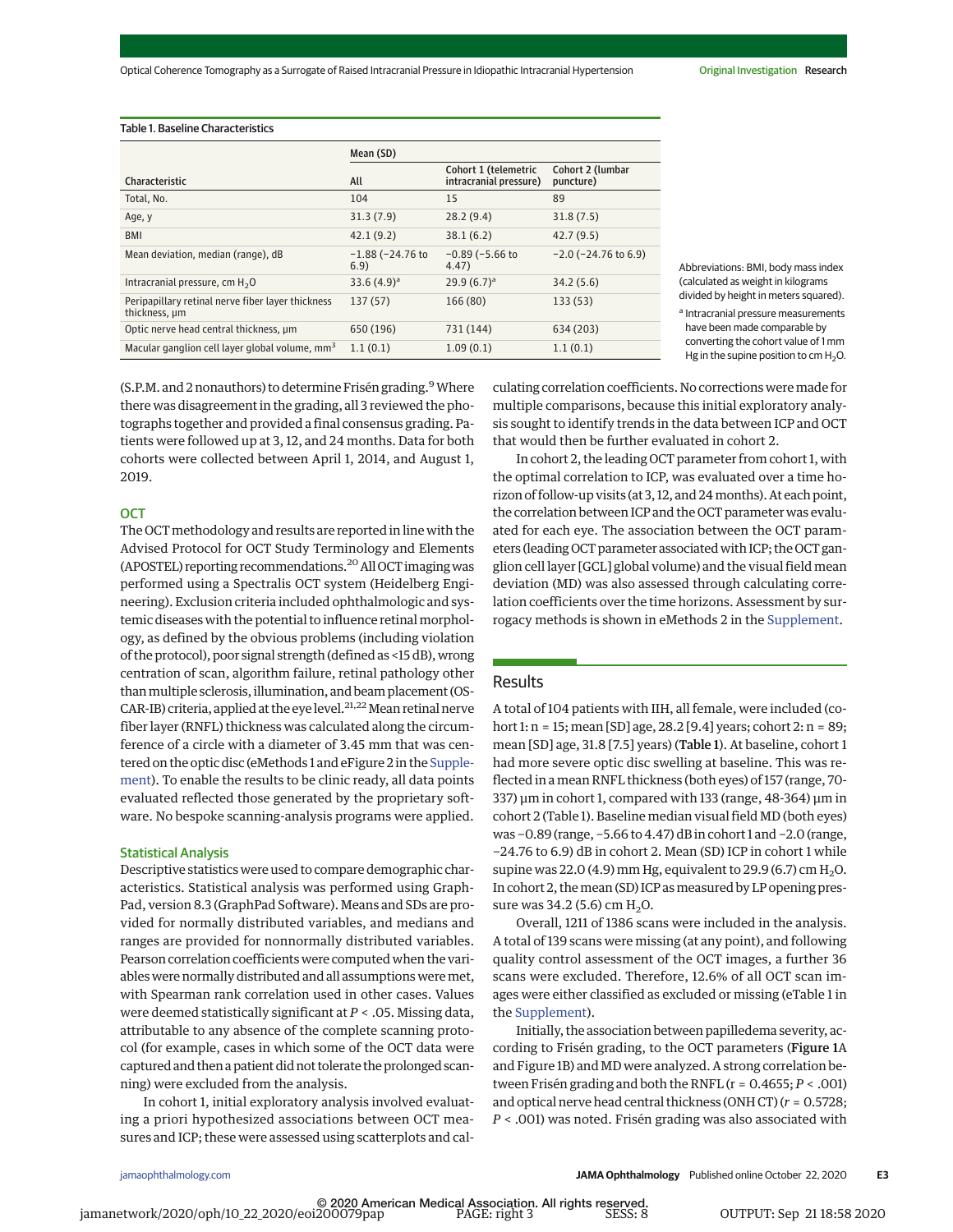

Figure 1. Distribution of Retinal Nerve Fiber Layer (RNFL) and Optical Nerve Head Central Thickness (ONH CT) Values per Frisén Grade and Correlation of Telemetric Intracranial Pressure (ICP) With RNFL and ONH CT

> showing medians, ranges, and interquartile ranges (IQRs) of RNFL thickness (A) and ONH CT (B) per Frisén grade, with medians (IQRs) documented numerically for each Frisén grade. C and D, Scatter plots of the mean telemetric ICP values (sat) and optic nerve head central thickness values. Optic nerve head CT is significantly correlated with ICP (B, right eye:  $r = 0.60$ ;  $P = .02$ ; C, left eye,  $r = 0.73$ ;  $P = .002$ ). pRNFL indicates peripapillary retinal nerve fiber layer.

the visual field MD ( $r = -0.2722$ ;  $P = .003$ ) but not with ICP at baseline.

#### Measurements of Telemetric ICP

Initially, cohort 1 was evaluated using highly accurate telemetric ICP measurements. All patients had ICP measurements evaluated in the sitting, standing, and supine positions. Prolonged ICP monitoring was available in 8 of 15 participants (53%) during activities of daily living (mean duration of prolonged ICP recording, 13.6 [range, 5-21] hours). Prolonged ICP monitoring values were akin to ICP measures in the sitting and standing positions but 2-fold lower than supine ICP (prolonged, mean [SD], 11.8 [2.6] mm Hg; sitting, mean [SD], 8.9 [5.5] mm Hg; supine, mean [SD], 22.0 [3.1] mm Hg; standing, mean [SD], 8.7 [3.2] mm Hg) (eFigure 3 in the [Supple](https://jamanetwork.com/journals/jama/fullarticle/10.1001/jamaophthalmol.2020.4242?utm_campaign=articlePDF%26utm_medium=articlePDFlink%26utm_source=articlePDF%26utm_content=jamaophthalmol.2020.4242)[ment\)](https://jamanetwork.com/journals/jama/fullarticle/10.1001/jamaophthalmol.2020.4242?utm_campaign=articlePDF%26utm_medium=articlePDFlink%26utm_source=articlePDF%26utm_content=jamaophthalmol.2020.4242). Sitting mean (SD) ICP values were therefore chosen, because not only are OCT scans acquired in the sitting position, but as was shown here, they were representative of prolonged mean ICP (eFigure 3 in the [Supplement\)](https://jamanetwork.com/journals/jama/fullarticle/10.1001/jamaophthalmol.2020.4242?utm_campaign=articlePDF%26utm_medium=articlePDFlink%26utm_source=articlePDF%26utm_content=jamaophthalmol.2020.4242).

## Association of OCT Measurements to ICP

Of all the OCT scan proprietary measures collated from the 3 protocols obtained (RNFL, ONH, and macula volume) (eFigure 2 in the [Supplement\)](https://jamanetwork.com/journals/jama/fullarticle/10.1001/jamaophthalmol.2020.4242?utm_campaign=articlePDF%26utm_medium=articlePDFlink%26utm_source=articlePDF%26utm_content=jamaophthalmol.2020.4242), there was no correlation of RNFL, any of the macula volume components, and most ONH volume individual components with ICP in cohort 1. Within the measures of the ONH volume (maximum height central [MHC], maximum height anywhere [MH], central thickness [CT], and central volume [CV]), all correlated with ICP (right eye: MH, *r* = 0.5221; *P* = .046; MHC, *r* = 0.5600; *P* = .03; CV, *r* = 0.6059; *P* = .02; CT, *r* = 0.6034; *P* = .017; left eye: MH, *r* = 0.6970; *P* = .004; MHC, *r* = 0.6693; *P* = .006; CV, *r* = 0.7267; *P* = .002; CT, *r* = 0.7275; *P* = .002) (Figure 1C and Figure 1D and eTable 2 in the [Supplement\)](https://jamanetwork.com/journals/jama/fullarticle/10.1001/jamaophthalmol.2020.4242?utm_campaign=articlePDF%26utm_medium=articlePDFlink%26utm_source=articlePDF%26utm_content=jamaophthalmol.2020.4242).

The ONH CT was chosen pragmatically to evaluate the association with ICP in cohort 2 (a larger cohort with ICP measured using LP), because it was a whole integer. Intracranial pressure correlated with ONH CT with increasing strength across disease duration (baseline: right eye: *r* = 0.21; *P* = .08; left eye, *r* = 0.28;*P* = .02; 12months: right eye: *r* = 0.28;*P* = .05; left eye, *r* = 0.36;*P* = .01; 24months: right eye, *r* = 0.46;*P* = .01; left eye, *r* = 0.46;*P* = .01) (eFigure 4 and eTable 3 in the [Supple](https://jamanetwork.com/journals/jama/fullarticle/10.1001/jamaophthalmol.2020.4242?utm_campaign=articlePDF%26utm_medium=articlePDFlink%26utm_source=articlePDF%26utm_content=jamaophthalmol.2020.4242)[ment\)](https://jamanetwork.com/journals/jama/fullarticle/10.1001/jamaophthalmol.2020.4242?utm_campaign=articlePDF%26utm_medium=articlePDFlink%26utm_source=articlePDF%26utm_content=jamaophthalmol.2020.4242). There was an inconsistent and nonsignificant association between RNFL and ICP (eTable 3 in the [Supplement\)](https://jamanetwork.com/journals/jama/fullarticle/10.1001/jamaophthalmol.2020.4242?utm_campaign=articlePDF%26utm_medium=articlePDFlink%26utm_source=articlePDF%26utm_content=jamaophthalmol.2020.4242).

#### Surrogacy of OCT Measures With ICP

Surrogacy analysis identified a positive association between ICP and ONH CT at 3, 12, and 24 months, with a larger change in intracranial pressure for CT coinciding with a larger change in intracranial pressure for ICP (Figure 2A). The surrogacy analysis data points (Figure 2) represent trial outcomes, each as likely as any other. Thus, the location and dispersion of the points provides evidence on the coincident nature of the change in ICP. Thus, surrogacy was observed at all points (3, 12 and 24months). Using the surrogacy analysis plots, changes in ICP can be estimated from changes in ONH CT (Table 2); for example, at 12 months' follow-up, the change in ONH CT of 50  $\mu$ m is associated with a change in ICP of 5 cm H<sub>2</sub>O in (Table 2), and at 24 months, a change of 50 μm is associated with an ICP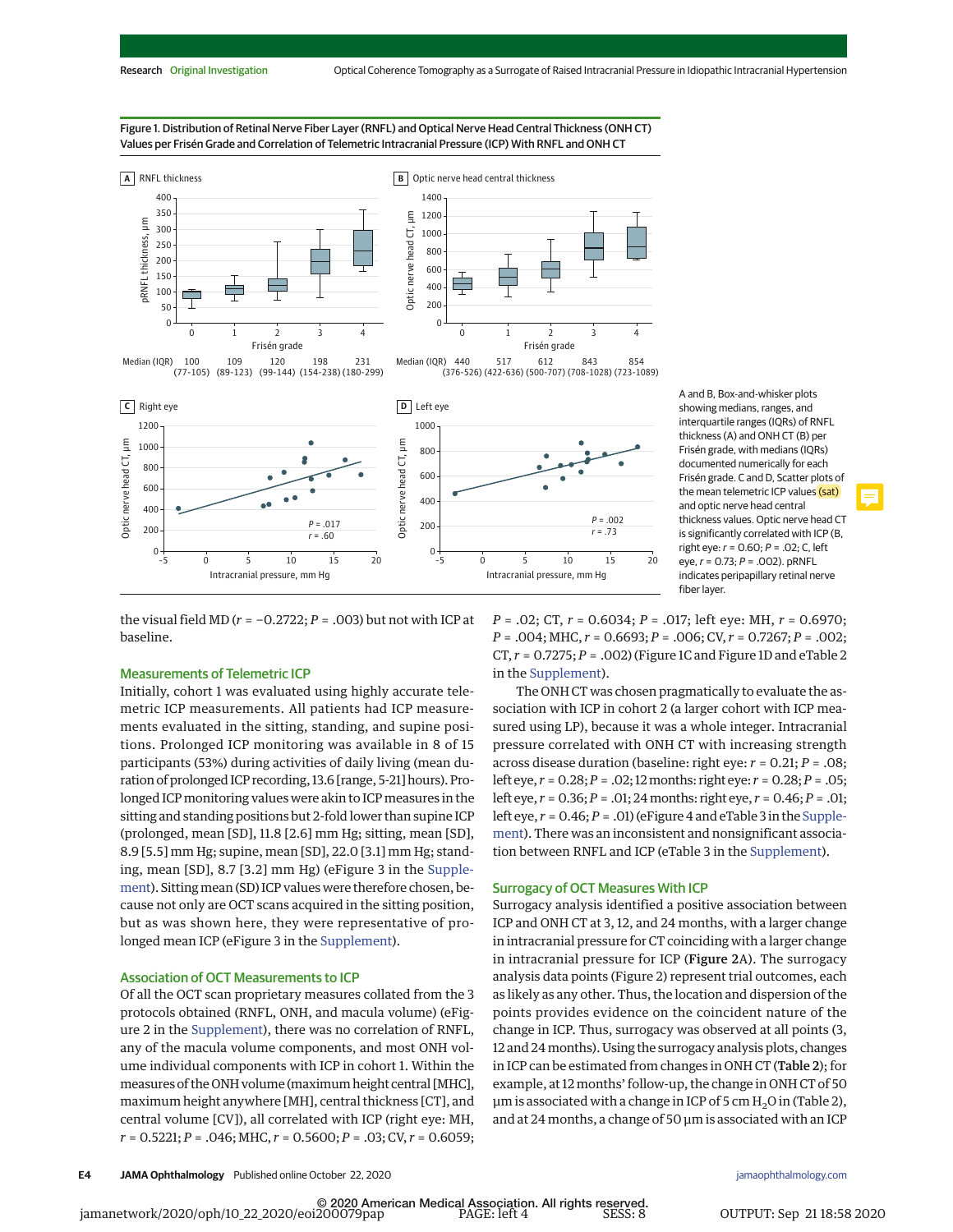







The x-axis reflects changes in OCT with change in ICP on the y-axis. The lines are simple linear regressions, and the shaded regions are 95% CIs of the mean. Changes in ICP are plotted at 3, 12, and 24 months. Each positive value represents improvement (ie, reduction in ICP and OCT); the larger the angle of the slope, the greater the association. A, Optical nerve head central thickness

Table 2. Prognosticating Intracranial Pressure (ICP) From Optical Coherence Tomography Central Thickness, as Measured on the Optic Nerve Head Volume Scan<sup>a</sup>

| Time, mo | Change in optic nerve head<br>volume central thickness<br>measure, um | Change in mean intracranial<br>pressure (95% CI), cm H <sub>2</sub> O |
|----------|-----------------------------------------------------------------------|-----------------------------------------------------------------------|
| 12       | 50                                                                    | $5.0(1.4-8.3)$                                                        |
| 12       | 100                                                                   | $5.9(1.9-9.1)$                                                        |
| 74       | 50                                                                    | $6.5(2.3-9.9)$                                                        |
| 74       | 100                                                                   | $8.5(4.8-12.6)$                                                       |

a Changes in ICP prognosticated by bootstrap surrogacy analysis conditional on central thickness changes in ICP. A reduction in central thickness of 100 μm at 12 months is highly likely to be associated with a reduction in ICP at 12 months (mean decrease, 5.9 [95% CI, 1.9-9.1] cm  $H_2O$ ). Similarly, observation of a reduction in central thickness of at least 50 μm at 24 months is highly likely to be associated with a reduction in ICP (mean decrease, 6.5 [95% CI, 2.3-9.9] cm  $H_2O$ ).

change of 7 cm  $H_2O$ . Surrogacy analysis for RNFL for ICP was weaker (Figure 2B).





on the y-axis with a positive association between parameters observed over the time horizons. B, Retinal nerve fiber layer on the y-axis with seemingly random dispersion of data points, indicating a lack of association between retinal nerve fiber layer and ICP.

### OCT GCL Analysis and ICP

The association between the OCT GCL analysis and ICP was evaluated, and there was no correlation noted over the study follow-up to 24 months; this included a lack of association when individual segments were evaluated on the inner and outer rings (superior, inferior, temporal, and nasal). Additionally, the extent of the papilledema measured by ONH CT was not associated with GCL loss over time.

## OCT Analysis and Visual Field Perimetric MD

Axonal loss as measured by OCT GCL was positively correlated with visual field loss (MD) at baseline and 12 months (right eye: baseline, *r* = 0.19; *P* = .13; 12 months, *r* = 0.42; *P* = .001; left eye: baseline, *r* = 0.31;*P* = .01; 12months, *r* = 0.45;*P* < .001) (eFigure 5 and eTable 4 in the [Supplement\)](https://jamanetwork.com/journals/jama/fullarticle/10.1001/jamaophthalmol.2020.4242?utm_campaign=articlePDF%26utm_medium=articlePDFlink%26utm_source=articlePDF%26utm_content=jamaophthalmol.2020.4242). Insufficient data at 24 months prohibited analysis. The OCT measure of GCL was seen to act as a surrogate for MD, where the worse the GCL was, the lower the MD was (eFigure 5 in the [Supplement\)](https://jamanetwork.com/journals/jama/fullarticle/10.1001/jamaophthalmol.2020.4242?utm_campaign=articlePDF%26utm_medium=articlePDFlink%26utm_source=articlePDF%26utm_content=jamaophthalmol.2020.4242).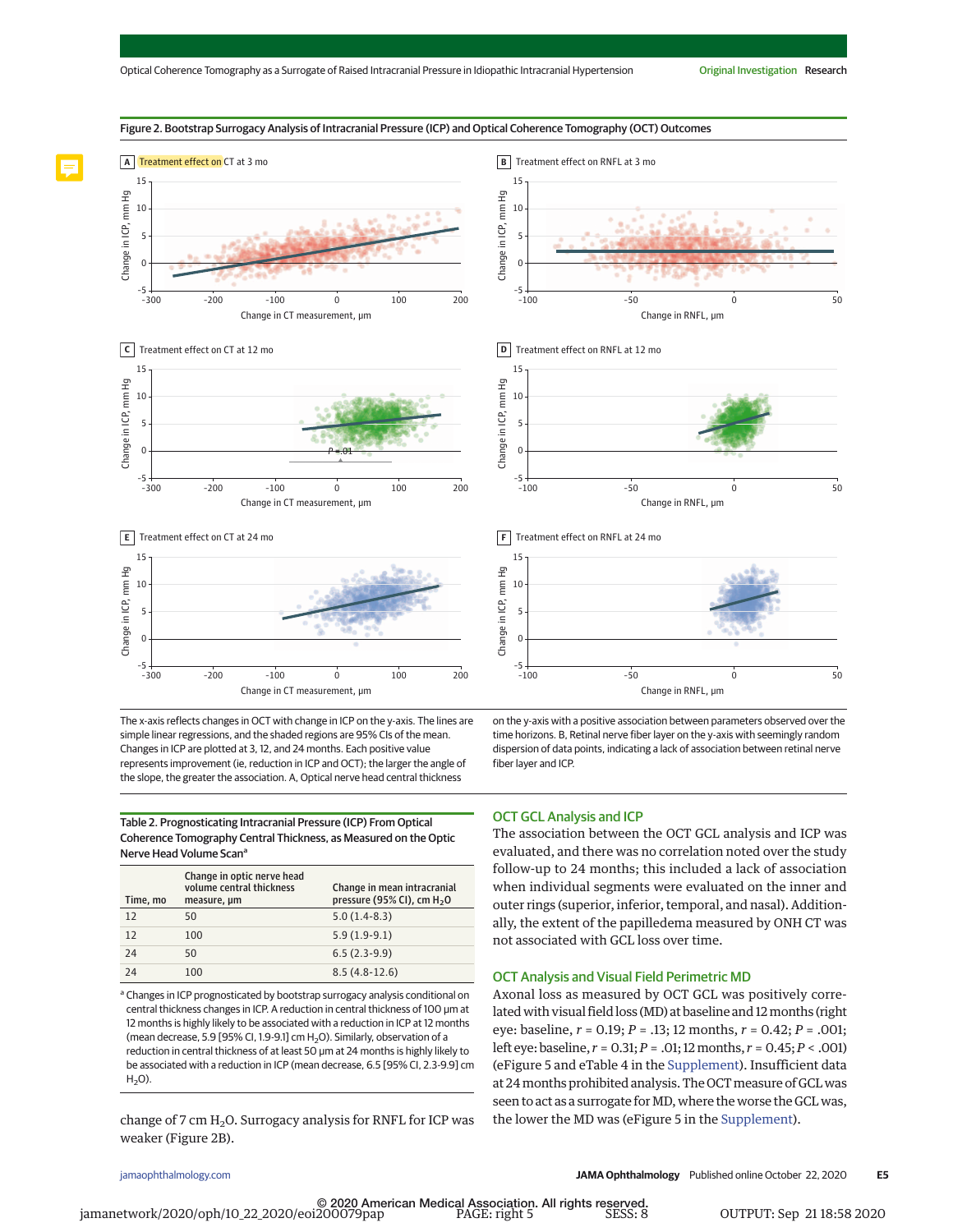# **Discussion**

We believe there is an unmet clinical need for a noninvasive, objective measure of ICP. We conducted a longitudinal cohort study to define the potential for OCT measures to be a biomarker for ICP in patients with IIH. In cohort 1, using accurate telemetric ICP measures, we determined that the mean of a ICP measure from a 5-minute recording in the sitting position was equated with prolonged telemetric ICP measurements. Mean sitting telemetric ICP values were then demonstrated to correlate with OCT parameters. These were then investigated in turn in the larger cohort 2, where pragmatically, LP was used to measure ICP over a 24-month period. Our aims were to go further than just detecting the presence or absence of raised ICP, as others have reported.<sup>23,24</sup> One study<sup>23</sup> with telemetric ICP measures used a multiple linear regression model and confirmed a statistically significant association between ICP and spontaneous venous pulsation, as determined by observers grading the spontaneous venous pulsation on infrared videos, but did not assess the quantitative measures of the OCT scans. In a pediatric cohort,<sup>14</sup> when directly measuring ICP intraoperatively, the investigators were able to demonstrate OCT measures detecting raised ICP levels with 89% sensitivity and 62% specificity.

The OCT RNFL measurements in this study showed weak and inconsistent associations with ICP in both cohorts, as other investigators have found.<sup>12</sup> In the Idiopathic Intracranial Hypertension Treatment Trial (IIH TT), the OCT parameters of RNFL, total retinal volume, and ONH volume were significantly correlated with both Frisén grades and ICP levels (as measured by LP), but the correlation was stronger with Frisén grades ( $r$  > 0.76) than with LP opening pressures ( $r$  > 0.24).<sup>11</sup> There may be many reasons why this is the case: Frisén grading may take in additional clinical features for categorization or the standard circle sizes of both the ONH scans were not developed for optic nerve pathology and may be too large for the general anatomy of the ONH. In this study, the higher the Frisén grade, the less discriminating the RNFL value was (Figure 1A), and therefore this may not be as useful clinically to distinguish the worst degrees of papilledema.

A weak but significant correlation of the global ONH volume to ICP in people with IIH has been previously confirmed by others.<sup>11,13,25</sup> The strength of the association may have been limited by the size of the cohorts, use of LP opening pressure to measure ICP, time interval between LP, and procedures for capturing the OCT images. Certainly, Skau et  $al^{26}$  and Wang et al<sup>27</sup> have concluded that OCT measures may be a more sensitive indicator of elevated ICP compared with papilledema grade, because a grader qualitatively classifies in a noncontinuous way, whereas OCT ONH parameters are quantified and continuous. Here, we found strong and consistent associations with OCT ONH volumetric measures of CT, CV, MH, and MHC and telemetric ICP (eTable 2 in the [Supplement;](https://jamanetwork.com/journals/jama/fullarticle/10.1001/jamaophthalmol.2020.4242?utm_campaign=articlePDF%26utm_medium=articlePDFlink%26utm_source=articlePDF%26utm_content=jamaophthalmol.2020.4242) Figure 1C and Figure 1D), which has not been investigated previously in this manner, to our knowledge. The estimated surrogacy associations between CT and ICP were positive at all 3 time horizons (3, 12, and 24 months). A reduction of ONH CT at least

50 μm at 12 or 24 months is highly likely to be associated with reductions in ICP on the order of 5 cm  $H_2O$  and 7 cm  $H_2O$ , respectively (Table 2).

Structure-function correlations are critically important, in that moving from visual field assessments to objective clinical tools, such as OCT, would be clearly advantageous for patients, clinicians, and researchers. Macular ganglion cell complex measurements have been found to be accurate and reliable biomarkers of visual function loss in a range of optic neuropathies, including glaucoma,<sup>28</sup> ischemia,<sup>29</sup> mitochondrial dysfunction,<sup>30</sup> and demyelination.<sup>31</sup> Monteiro et al<sup>32</sup> showed reduced sectoral and mean macular thickness, which correlated with visual field loss in patients with chronic papilledema. Here we found evidence of association between OCTderived macular GCL global volume and visual field MD at baseline and 12 months (eTable 4 in the [Supplement\)](https://jamanetwork.com/journals/jama/fullarticle/10.1001/jamaophthalmol.2020.4242?utm_campaign=articlePDF%26utm_medium=articlePDFlink%26utm_source=articlePDF%26utm_content=jamaophthalmol.2020.4242). Given the difficulty in patients with IIH of performance of automated visual fields,<sup>33</sup> there is may be potential for the OCT GCL to be used as a substitute because it correlated with visual function at later points.

## **Strengths**

This is a large, well-characterized cohort of patients with IIH, drawn from 3 randomized clinical trials, ensuring highly standardized protocol of measurements. The study sample is representative of patients with IIH, with a casemix including those with active severe disease and those with milder disease activity (Table 1). It is to our knowledge the first study using precise, continuous telemetric ICP monitors to quantitatively assess the association between ICP and specific OCT parameters. We also pragmatically demonstrated these parameters using LP, as would be routinely done in clinical practice, in a larger cohort. Importantly, the OCT scans were obtained on the same day and prior to the ICP measurements. Use of the proprietary software means that the results of the study may be directly translatable into the clinical environment. Patients in cohort 2 received different interventions, which could have the potential to alter the trajectory of their disease; however, we consider this to be a strength, because it should not alter the associations between the parameters assessed.

#### Limitations

Ocular OCT is currently unable to distinguish between a reduction in thickness because of resolving edema from axonal loss. The segmentation of the layer algorithms have been shown to often fail in higher-grade papilledema.<sup>8,34</sup> In papilledema, identification of anatomical landmarks, such as Bruch membrane, which is required to produce measurements, may be hampered by lack of penetrance because of the elevation of the optic nerve and edema.<sup>27</sup> This may be why RNFL measures have few declared associations with ICP, because of failure in higher grades of papilledema. The use of surrogacy analysis should ideally have been conducted using trial data from multiple historical IIH trials, but unfortunately these seem not to exist. The bootstrapping resampling methods (eMethods 2 in the [Supplement\)](https://jamanetwork.com/journals/jama/fullarticle/10.1001/jamaophthalmol.2020.4242?utm_campaign=articlePDF%26utm_medium=articlePDFlink%26utm_source=articlePDF%26utm_content=jamaophthalmol.2020.4242) was a pragmatic approach to enable a surrogacy assessment to be made.

jamanetwork/2020/oph/10\_22\_2020/eoi200079pap PAGE: left 6 SESS: 8 OUTPUT: Sep 21 18:58 2020 © 2020 American Medical Association. All rights reserved.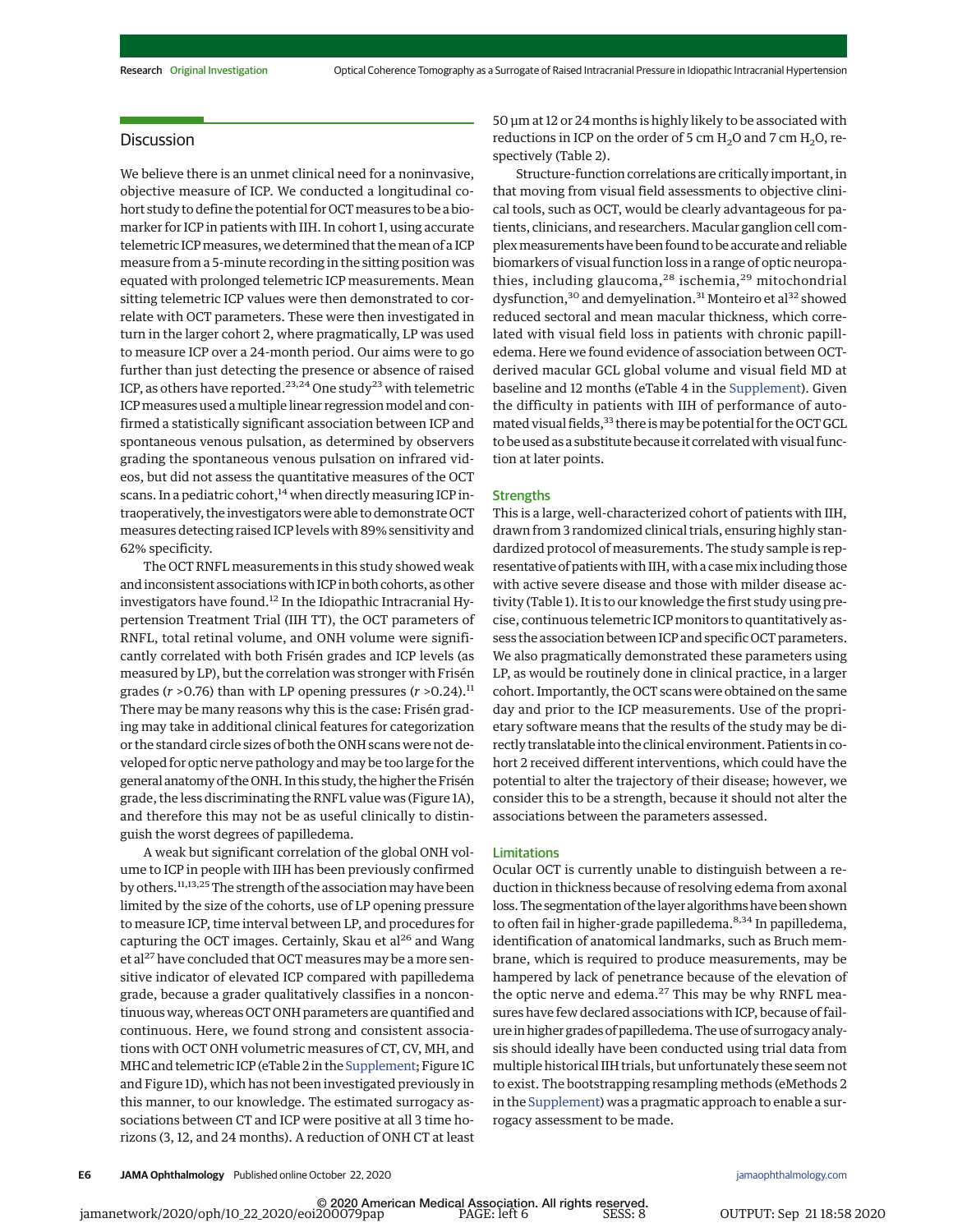## **Conclusions**

As changes in ICP can be estimated from changes in the ONH volume parameters, further validation in a prospective realworld trial would be of immense interest. Future analysis should also include other OCT devices to see if the results of this study using the Heidelberg Spectralis could be generalized to other platforms. For situations in which tabletop OCT may not be viable, such as in the critical care setting or surgical theaters, mobile OCT devices are being trialed.<sup>35</sup>

Telemetric ICP, a gold-standard measure, has been used to identify candidate surrogate OCT markers reflecting ICP. These measures were then validated in a longitudinal study over 24 months. This study reports the use of OCT CT as a surrogate for ICP. Optical coherence tomography CT changes as ICP changes and may permit prognostication of ICP over time. Here, we have demonstrated the utility of OCT imaging measures that can be used to assess ICP and are directly translatable to routine clinical practice.

#### **ARTICLE INFORMATION**

**Accepted for Publication:** August 31, 2020. **Published Online:** October 22, 2020. doi[:10.1001/jamaophthalmol.2020.4242](https://jamanetwork.com/journals/jama/fullarticle/10.1001/jamaophthalmol.2020.4242?utm_campaign=articlePDF%26utm_medium=articlePDFlink%26utm_source=articlePDF%26utm_content=jamaophthalmol.2020.4242)

**Author Affiliations:** Metabolic Neurology, Institute of Metabolism and Systems Research, College of Medical and Dental Sciences, University of Birmingham, Birmingham, UK (Vijay, Mitchell, Alimajstorovic, Markey, Yiangou, Sinclair); Centre for Endocrinology, Diabetes and Metabolism, Birmingham Health Partners, Birmingham, UK (Vijay, Mitchell, Yiangou, Sinclair); Department of Neurology, Queen Elizabeth Hospital, University Hospitals Birmingham NHS Foundation Trust, Birmingham, UK (Vijay, Mitchell, Markey, Yiangou, Sinclair); Birmingham Neuro-Ophthalmology, Ophthalmology Department, Queen Elizabeth Hospital, University Hospitals Birmingham NHS Foundation Trust, Birmingham, UK (Mollan, Bilton, Fong, Walker, Lyons); Department of Medicine, The University of Queensland, Herston, Queensland, Australia (Fong); Department of Neurosurgery, Queen Elizabeth Hospital, University Hospitals Birmingham NHS Foundation Trust, Birmingham, UK (Tsermoulas); Institute of Cancer and Genomic Sciences, University of Birmingham, Edgbaston, Birmingham, UK (Brock).

**Author Contributions:** Dr Sinclair had full access to all of the data in the study and takes responsibility for the integrity of the data and the accuracy of the data analysis. Drs Vijay, Mollan, and Mitchell contributed equally.

Concept and design: Vijay, Mollan, Sinclair. Acquisition, analysis, or interpretation of data: All authors.

Drafting of the manuscript: Vijay, Mollan, Alimajstorovic, Sinclair. Critical revision of the manuscript for important intellectual content: All authors. Statistical analysis: Vijay, Mitchell, Bilton, Alimajstorovic, Lyons, Brock, Sinclair. Obtained funding: Mitchell, Sinclair. Administrative, technical, or material support: Mollan, Mitchell, Markey, Walker, Yiangou, Sinclair.

**Conflict of Interest Disclosures:** Dr Mollan reported personal fees from Heidelberg Engineering and advisory board fees from Invex Therapeutics during the conduct of the study and personal fees from Allergan, Santen, Sathera, Roche, Chugai, and Novartis outside the submitted work. Dr Mitchell reported grants from Ministry of Defence during the conduct of the study. Dr Brock reported personal fees from Invex Theraputics during the conduct of the study; and equity ownership in AstraZeneca and GlaxoSmithKline,

personal fees from Eli Lilly reimbursement of costs from Merck and Roche outside the submitted work. Dr Sinclair reported fees from Invex Therapeutics as a company director with salary and stock options during the conduct of this study; and personal fees from Novartis and Allergan outside the submitted work. No other disclosures were reported.

**Funding/Support:** Dr Sinclair received funding from the National Institute for Health Research Clinician Scientist Fellowship (grant NIHR-CS-011-028) and the Medical Research Council, UK (grant MR/K015184/1).

**Role of the Funder/Sponsor:** The funders had no role in the design and conduct of the study; collection, management, analysis, and interpretation of the data; preparation, review, or approval of the manuscript; and decision to submit the manuscript for publication.

**Meeting Presentation:** Some aspects of this work was presented at the 14th European Headache Federation Congress; virtual; July 1, 2020.

**Additional Contributions:** We would like to acknowledge Peter Nightgale, PhD, at the National Institute of Health Research/Wellcome Trust Clinical Research Facility, University Hospitals Birmingham NHS Foundation Trust, his advice and help during the course of the analysis. He was not compensated for his assistance.

#### **REFERENCES**

**1**. Duits FH, Martinez-Lage P, Paquet C, et al. Performance and complications of lumbar puncture in memory clinics: Results of the multicenter lumbar puncture feasibility study. Alzheimers Dement. 2016;12(2):154-163. doi[:10.1016/j.jalz.2015.08.003](https://dx.doi.org/10.1016/j.jalz.2015.08.003)

**2**. Yiangou A, Mitchell J, Markey KA, et al. Therapeutic lumbar puncture for headache in idiopathic intracranial hypertension: minimal gain, is it worth the pain? Cephalalgia. 2019;39(2):245-253. doi[:10.1177/0333102418782192](https://dx.doi.org/10.1177/0333102418782192)

**3**. Scotton WJ, Mollan SP, Walters T, et al. Characterising the patient experience of diagnostic lumbar puncture in idiopathic intracranial hypertension: a cross-sectional online survey. BMJ Open. 2018;8(5):e020445. doi[:10.1136/bmjopen-](https://dx.doi.org/10.1136/bmjopen-2017-020445)[2017-020445](https://dx.doi.org/10.1136/bmjopen-2017-020445)

**4**. Mitchell JL, Mollan SP, Vijay V, Sinclair AJ. Novel advances in monitoring and therapeutic approaches in idiopathic intracranial hypertension. Curr Opin Neurol. 2019;32(3):422-431. doi[:10.](https://dx.doi.org/10.1097/WCO.0000000000000690) [1097/WCO.0000000000000690](https://dx.doi.org/10.1097/WCO.0000000000000690)

**5**. Koskinen L-OD, Grayson D, Olivecrona M. The complications and the position of the Codman MicroSensor™ ICP device: an analysis of 549 patients and 650 Sensors. Acta Neurochir (Wien). 2013;155(11):2141-2148. doi[:10.1007/s00701-013-](https://dx.doi.org/10.1007/s00701-013-1856-0) [1856-0](https://dx.doi.org/10.1007/s00701-013-1856-0)

**6**. Mollan SP, Davies B, Silver NC, et al. Idiopathic intracranial hypertension: consensus guidelines on management.J Neurol Neurosurg Psychiatry. 2018; 89(10):1088-1100. doi[:10.1136/jnnp-2017-317440](https://dx.doi.org/10.1136/jnnp-2017-317440)

**7**. Lee AG, Mader TH, Gibson CR, et al. Spaceflight associated neuro-ocular syndrome (SANS) and the neuro-ophthalmologic effects of microgravity: a review and an update. NPJ Microgravity. 2020;6: 7. doi[:10.1038/s41526-020-0097-9](https://dx.doi.org/10.1038/s41526-020-0097-9)

**8**. Scott CJ, Kardon RH, Lee AG, Frisén L, Wall M. Diagnosis and grading of papilledema in patients with raised intracranial pressure using optical coherence tomography vs clinical expert assessment using a clinical staging scale. Arch Ophthalmol. 2010;128(6):705-711. doi[:10.1001/](https://jamanetwork.com/journals/jama/fullarticle/10.1001/archophthalmol.2010.94?utm_campaign=articlePDF%26utm_medium=articlePDFlink%26utm_source=articlePDF%26utm_content=jamaophthalmol.2020.4242) [archophthalmol.2010.94](https://jamanetwork.com/journals/jama/fullarticle/10.1001/archophthalmol.2010.94?utm_campaign=articlePDF%26utm_medium=articlePDFlink%26utm_source=articlePDF%26utm_content=jamaophthalmol.2020.4242)

**9**. Frisén L. Swelling of the optic nerve head: a staging scheme. J Neurol Neurosurg Psychiatry. 1982;45(1):13-18. doi[:10.1136/jnnp.45.1.13](https://dx.doi.org/10.1136/jnnp.45.1.13)

**10**. Patel MD, Malhotra K, Shirazi Z, Moss HE. Methods for quantifying optic disc volume and peripapillary deflection volume using radial optical coherence tomography scans and association with intracranial pressure. Front Neurol. 2019;10:798. doi[:10.3389/fneur.2019.00798](https://dx.doi.org/10.3389/fneur.2019.00798)

**11**. Auinger P, Durbin M, Feldon S, et al; OCT Sub-Study Committee for NORDIC Idiopathic Intracranial Hypertension Study Group. Baseline OCT measurements in the idiopathic intracranial hypertension treatment trial, part II: correlations and relationship to clinical features. Invest Ophthalmol Vis Sci. 2014;55(12):8173-8179. doi[:10.](https://dx.doi.org/10.1167/iovs.14-14961) [1167/iovs.14-14961](https://dx.doi.org/10.1167/iovs.14-14961)

**12**. Albrecht P, Blasberg C, Ringelstein M, et al. Optical coherence tomography for the diagnosis and monitoring of idiopathic intracranial hypertension.J Neurol. 2017;264(7):1370-1380. doi[:10.1007/s00415-017-8532-x](https://dx.doi.org/10.1007/s00415-017-8532-x)

**13**. Kaufhold F, Kadas EM, Schmidt C, et al. Optic nerve head quantification in idiopathic intracranial hypertension by spectral domain OCT. PLoS One. 2012;7(5):e36965. doi[:10.1371/journal.pone.0036965](https://dx.doi.org/10.1371/journal.pone.0036965)

**14**. Swanson JW, Aleman TS, Xu W, et al. Evaluation of optical coherence tomography to detect elevated intracranial pressure in children.JAMA Ophthalmol. 2017;135(4):320-328. doi[:10.1001/](https://jamanetwork.com/journals/jama/fullarticle/10.1001/jamaophthalmol.2017.0025?utm_campaign=articlePDF%26utm_medium=articlePDFlink%26utm_source=articlePDF%26utm_content=jamaophthalmol.2020.4242) [jamaophthalmol.2017.0025](https://jamanetwork.com/journals/jama/fullarticle/10.1001/jamaophthalmol.2017.0025?utm_campaign=articlePDF%26utm_medium=articlePDFlink%26utm_source=articlePDF%26utm_content=jamaophthalmol.2020.4242)

**15**. Friedman DI, Liu GT, Digre KB. Revised diagnostic criteria for the pseudotumor cerebri syndrome in adults and children. Neurology. 2013: 81(13):1159-1165. doi[:10.1212/WNL.0b013e3182a55f17](https://dx.doi.org/10.1212/WNL.0b013e3182a55f17)

Supervision: Mollan, Sinclair.

[jamaophthalmology.com](http://www.jamaophthalmology.com?utm_campaign=articlePDF%26utm_medium=articlePDFlink%26utm_source=articlePDF%26utm_content=jamaophthalmol.2020.4242) **(Reprinted) JAMA Ophthalmology** Published online October 22, 2020 **E7**